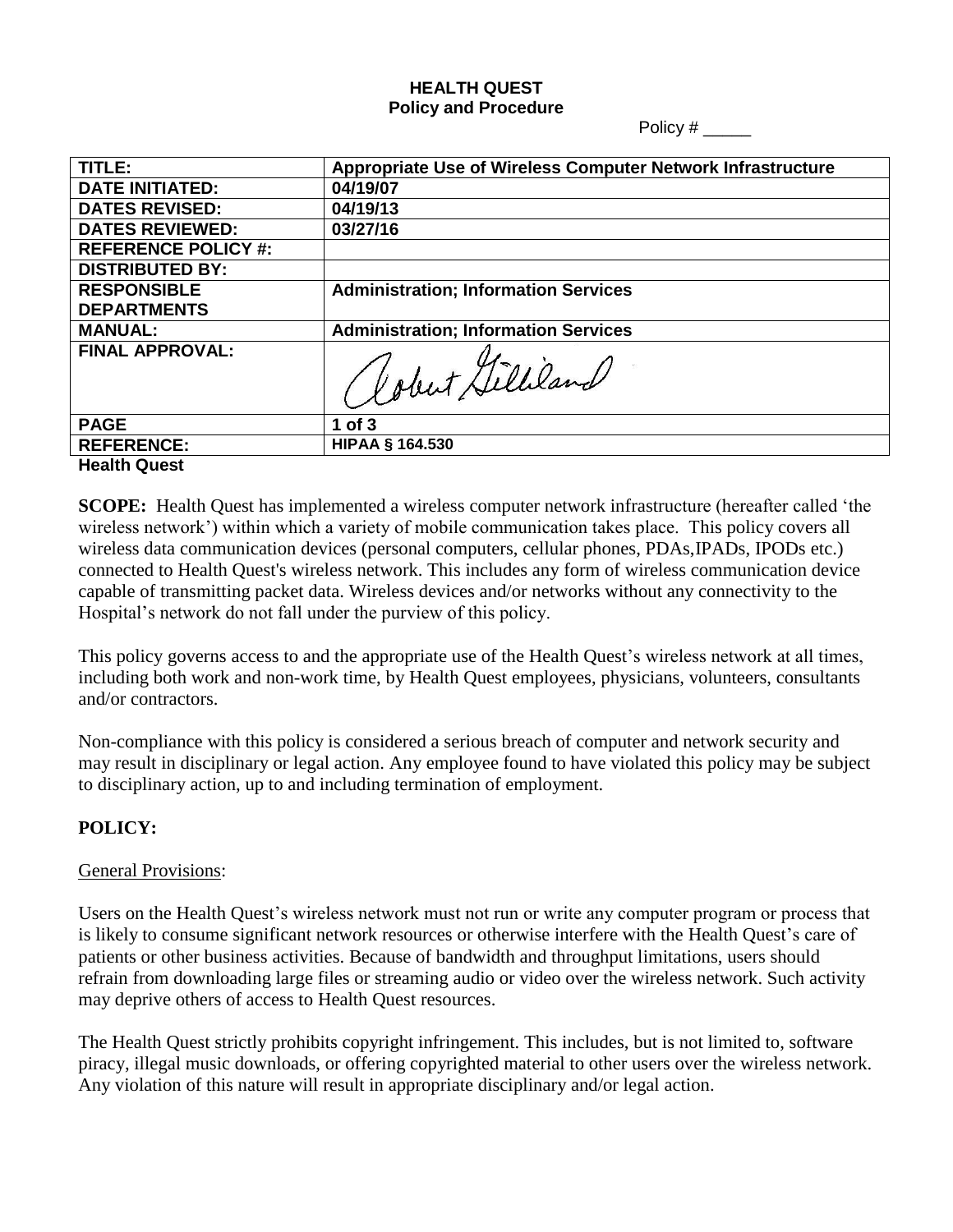Users of the Health Quest"s wireless network must not acquire, possess, trade, or use hardware or software tools that could be employed to evaluate or compromise the Health Quest's information systems security.

Health Quest software, documentation, and all other types of internal information must not be sold or otherwise transferred to any party over the wireless network.

Internet cameras and personal wireless access points are strictly forbidden on the wireless network.

## Additional Provisions By Subnet:

The wireless network is divided into three segments. One is intended for use by Health Quest-issued wireless devices, and will hereafter be called 'the wireless production subnet'. The second is intended for use by guests with their own wireless devices, and will hereafter be called "the wireless guest subnet". The last is intended for Health Quest doctors who bring in their own devices to use on the wireless network and will hereafter be called "the HQDoctor wireless network" The following additional provisions respectively apply to these network segments.

## The Wireless Production Subnet:

No equipment that has not been issued by the Health Quest is permitted on the wireless production subnet.

Anyone using the Health Quest"s wireless production subnet implicitly agrees to abide by the Health Quest"s Breach of Confidentiality Policy, Confidential Information Policy, Internet Usage Policy, Protected Information Security and Confidentiality Agreement, and all other Health Quest, state and federal laws concerning appropriate use of technology resources, including but not limited to the Health Insurance Portability and Accountability Act of 1996 (HIPAA).

All packet data transmitted on the wireless production subnet is subject to monitoring by the Health Quest"s Information Services Department. Inappropriate use of the wireless production subnet will be reported to the offending party"s supervisor or manager and to the Chief Information Officer/Vice President of Information Services.

# The Wireless Guest Subnet:

Health Quest"s wireless guest subnet is a free service. Its principal intended audience is the Health Quest"s patients and visitors, but limited and reasonable use of this subnet by Health Quest employees during their non-working hours, and by physicians, volunteers, consultants and/or contractors is also permitted. Emphasis in the foregoing sentence is upon the words "limited and reasonable." Users who are not patients or guests are not permitted to use the Health Quest"s wireless guest subnet as a substitute for Internet service at their homes or offices.

The wireless guest subnet is not an intrinsic part of the Health Quest"s business. Because of this, the Health Quest"s Information Services Department will not assist users, regardless of their relationship with the Health Quest, with configuring their personal devices to access the wireless guest subnet. Users should be familiar with configuring their own equipment, and may contact their equipment manufacturer for assistance.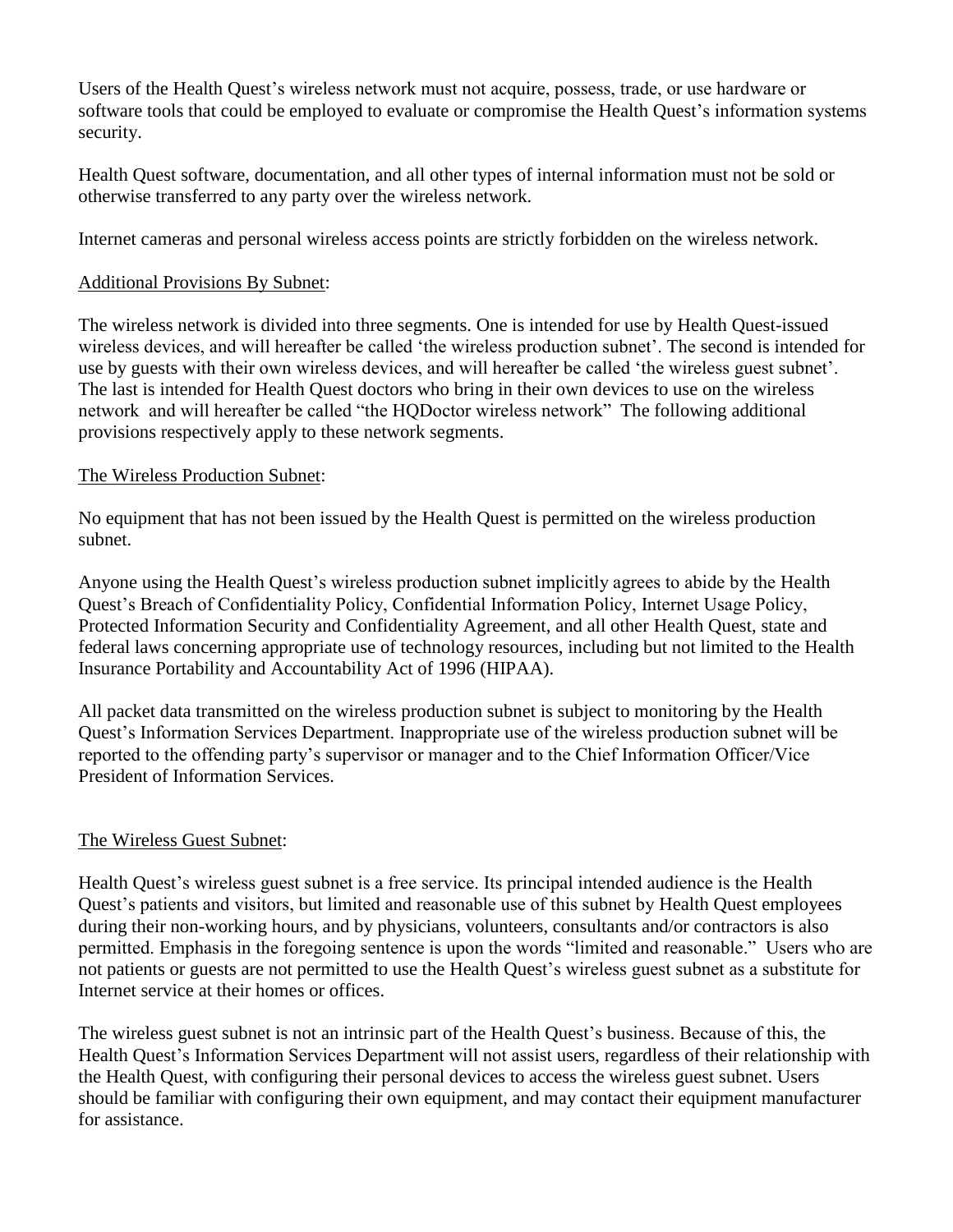All use of the wireless guest subnet is at the user's own risk. Health Quest is not responsible if any user's personal information is compromised, or for any damage caused to a user"s portable computer, device, or software while using the wireless guest subnet. Nor is Health Quest liable if any user"s personal wireless device is lost or stolen.

As a public network, the wireless guest subnet is not inherently secure. Its users, and not Health Quest, are responsible for securing data transmission to and from their wireless devices, including but not limited to using encryption and personal firewalls and having up-to-date protection against viruses.

Under no circumstances should Health Quest business of any nature be conducted on the wireless guest subnet.

Although Health Quest provides the underlying network infrastructure of the wireless guest subnet, no transmission from it represents any position of Health Quest, and transmissions coming from the wireless guest subnet are not approved by Health Quest unless expressly stated therein. Users must not place Health Quest material on the wireless guest subnet.

Use of the wireless guest subnet by employees must not interfere with the employees' work.

Internet traffic on the wireless guest subnet is not filtered for content. Browsing the Internet over the wireless guest subnet may result in the user viewing content which he or she may find objectionable. Health Quest is not liable on this account.

Health Quest reserves the right to monitor, access, retrieve, read, and/or disclose communications through the wireless guest subnet when there is reasonable cause to suspect criminal activity or policy violation, or monitoring is required by law, regulation, or at the request of the Chief Information Officer/Sr. Vice-President of Information Services as appropriate under federal and state privacy laws and regulations.

All users of the wireless guest subnet explicitly and implicitly agree to hold Health Quest, its employees, agents, contractors and affiliates harmless from, and indemnify them against, any claim, liability, loss, damage, cost or expense, including attorney"s fees, arising out of or related to their use of, or their inability to use, the wireless guest subnet.

#### The Wireless HQDoctor Subnet:

Physicians who bring their own personal devices to work for the purpose of accessing clinical applications can request that their equipment be connected to the HQDoctor wireless subnet. There devices MAC address is added to a table which provides them access to this subnet. Benefits of this subnet for the provider is they no longer need to enter their email address upon connecting to the wireless network and greater bandwidth from guest wireless use.

Anyone using the Health Quest's wireless HQDoctor's subnet implicitly agrees to abide by the Health Quest"s Breach of Confidentiality Policy, Confidential Information Policy, Internet Usage Policy, Protected Information Security and Confidentiality Agreement, and all other Health Quest, state and federal laws concerning appropriate use of technology resources, including but not limited to the Health Insurance Portability and Accountability Act of 1996 (HIPAA).

All packet data transmitted on the wireless HQDoctor subnet is subject to monitoring by the Health Quest"s Information Services Department. Inappropriate use of the HQDoctor production subnet will be